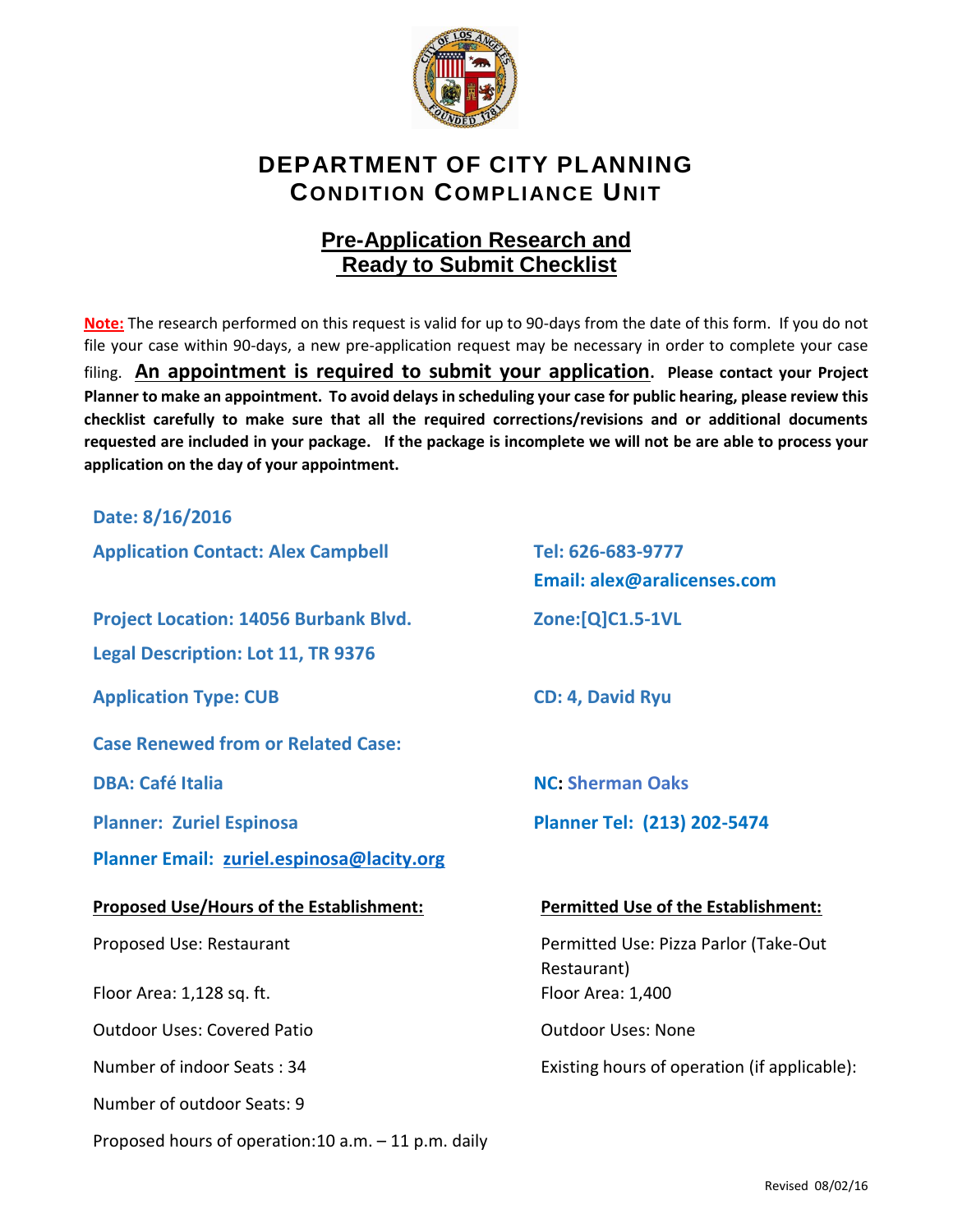**Relevant Documents on the Property** (Staff will include the following documents in your filing package, unless otherwise requested):

### **Building Permits:**

Building Permit No. 1983VN56616 – Change of use from Retail (Tile Store bv) to Pizz Parlor. (Take-Out)

### **C of Os:**

Certificate of Occupancy No. 1982VN56616 – Convert existing 1 Story, Type V, Retail to Pizza Parlor within existing 1 Story, Type V, 100' x 140' Retail Store. No change in parking requirements. G-1/G-2 **Occupancy** 

#### **ZA Cases:** None

### **Q Conditions / D Limitations:**

[Q] Conditions – Oridnance No. 174075 – Approved 6/28/2001 – Subarea 13, Does not place restriction on restaurant uses with alcohol. Establishes development standards for signs, fences/walls, and building conditions (security devices on windows, colored exteriors classified as neon or fluorescent colors).

### **Pending Requests/Orders/Permits**

None

### **Minor Comments/Corrections**

## **Please make the following corrections, then prepare the filing package according to the checklist provided herein.**

☒ **DCP App:** Use the following language for project description and request: "Conditional Use Permit to allow the on-site and off-site sale and dispensing of a full line of alcoholic beverages in conjunction with a change of use from Pizza Parlor Take-Out to a 1,128 square-foot restaurant with a 100 squarefoot covered patio. Proposed hours of operation are from 10:00 a.m. to 11:00 p.m. daily"

### ☒**EAF /CE / Reconsideration Form:**

☒**Plot Plan:** Include square footage for the property and outdoor seating area

☒**Floor Plan:** Include outdoor seating area and are for off-site alcohol retail sales

Note: If grant is approved, a permit for a change of use from Take-Out to Restaurant will be required prior to the effectuation of the grant. It is recommended that you begin the building permit process early to avoid potential delays at the end of the process.

☒**A Fee Estimate for the project is enclosed.** Please make check payable to City of Los Angeles. Please include a phone number and California Driver's license on the check.

## BRING **THIS FORM** AND THE FOLLOWING ITEMS TO YOUR **APPOINTMENT:**

*(Note: Please make sure you incorporate any minor corrections requested above, prior to submittal).*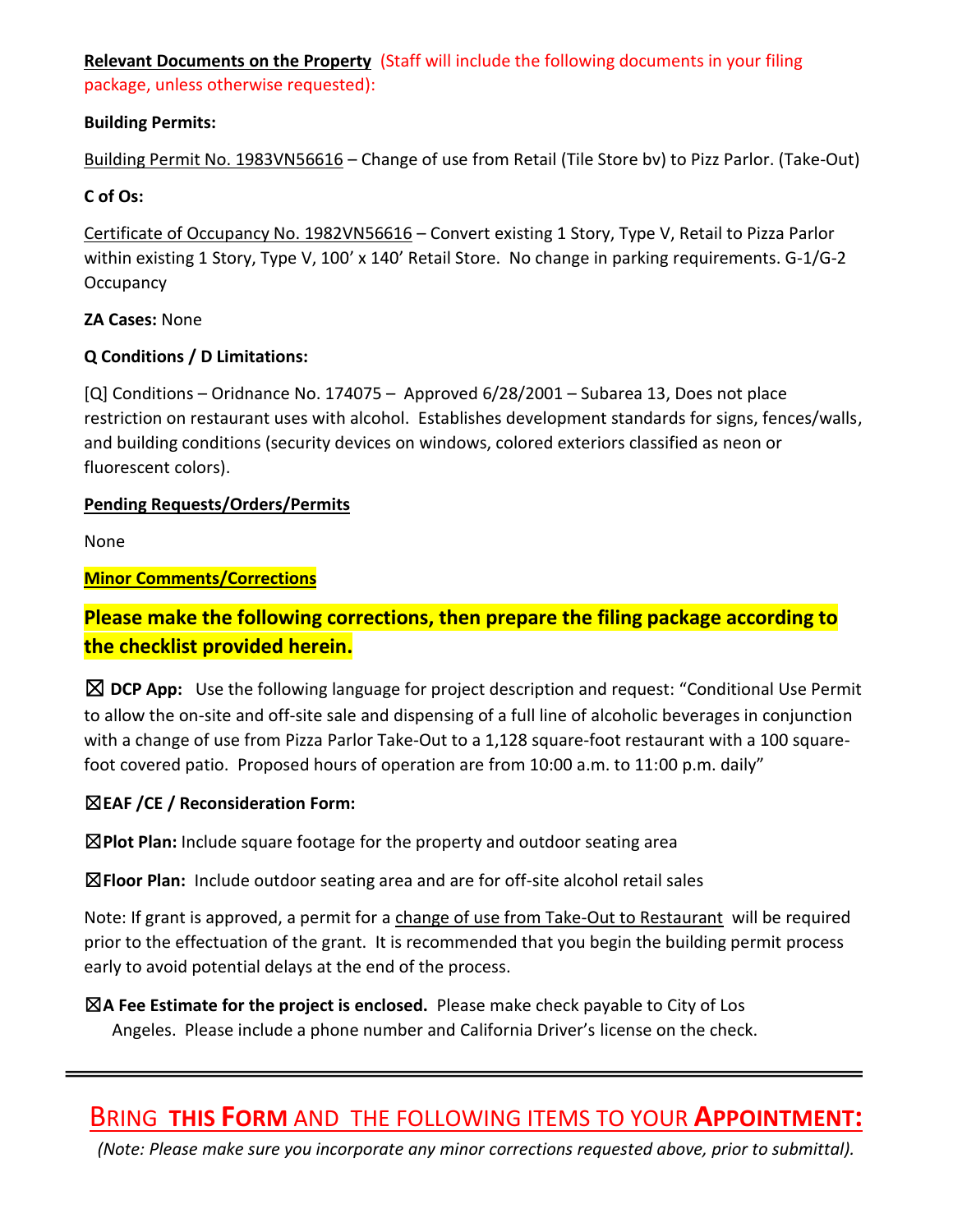**Instructions: Each Section must be tabbed or separated by color sheets labeled with the assigned number and in the order according to the checklist below. Submit ONLY the documents and number of copies requested in the main package. If you would like to submit additional information or copies, please submit and label separately.**

#### **1. Application**

☒ DCP Application. Notarized Signature of**:**

☐ Owner ☐ Representative ☐ Applicant

# **1a. Proof of Ownership**

☒ Please provide **Grant Deed** - the ownership does not match City records. Ownership of the Grant Deed must correspond exactly with the ownership listed on the application.

☒ **Ownership Disclosure** – if the property is owned by LLC, Corporation, Partnership or Trust the ownership disclosure is required and must indicate an Agent for Service of Process or an officer of the ownership entity. The disclosure must list the names and addresses of the principal owners (25% interest or greater). Attach a copy of the current Articles of Incorporation, partnership agreement or trust document as applicable.

☒ Notarized **Letter of Authorization** from property owner granting Power of Attorney to the Signatory (if MLU not signed by owner). The authorized person must correspond to the person on the application.

□ (**Note:** The Applicant cannot be the Representative unless the Representative has a vested interest in the project)

 $\boxtimes$  Copy of Lease Agreement, if Applicant is leasing entire site and signs the application.

**1b.**  $\boxtimes$  Signatures of adjacent property owners who support your request may be included on the third page of the Master Land Use Application.

## **1c. Authorization to File**

☐ Notarized Expedite Fee Agreement (*must be signed by EPS staff within 90 days of application submittal*)

 $\Box$  Specific Plan/Community Plan Referral (non-projects only)

 $\Box$  OHR Review and Authorization Form (for building was constructed 45 or more years ago and the project includes demolitions of all or any part of the building, any exterior alteration(s) of the building, and/or addition(s) to the building.

#### **2. Findings/Justification/Project Description:**

 $\boxtimes$  Project Description **General Findings**

 $\boxtimes$  That the project will enhance the built environment in the surrounding neighborhood or will perform a function or provide a service that is essential or beneficial to the community, city, or region.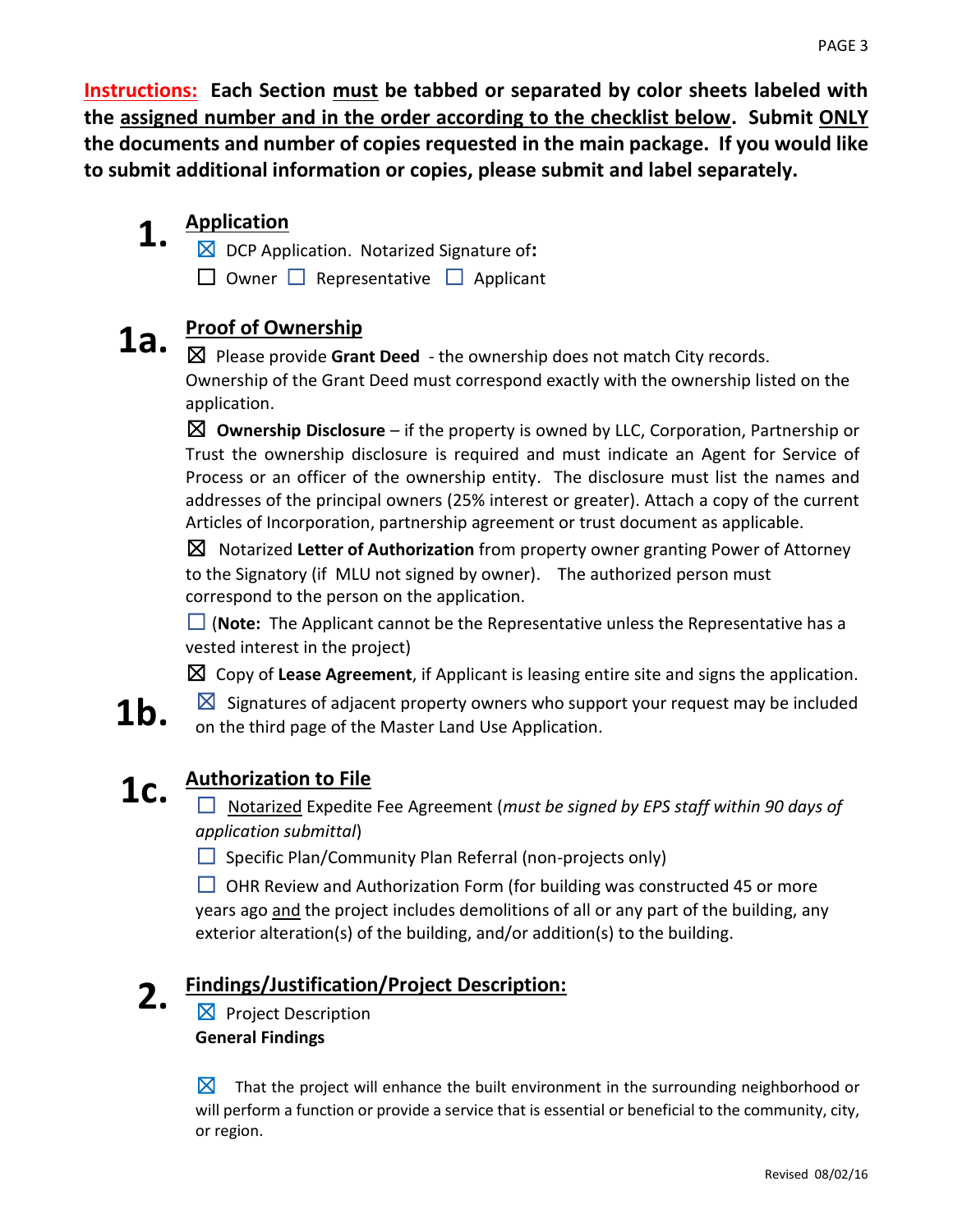☒That the project's location, size, height, operations and other significant features will be compatible with and will not adversely affect or further degrade adjacent properties, the surrounding neighborhood, or the public health, welfare, and safety.

 $\boxtimes$  That the project substantially conforms with the purpose, intent and provisions of the General Plan, the applicable community plan, and any applicable specific plan.

 $\boxtimes$  The proposed use will not adversely affect the welfare of the pertinent community.

#### **Additional CUB Findings**

 $\boxtimes$  The granting of the application will not result in an undue concentration of premises for the sale or dispensing for consideration of alcoholic beverages, including beer and wine, in the area of the City involved, giving consideration to applicable State laws and to the California Department of Alcoholic Beverage Control's guidelines for undue concentration; and also giving consideration to the number and proximity of these establishments within a 1,000-foot radius of the site, the crime rate in the area (especially those crimes involving public drunkenness, the illegal sale or use of narcotics, drugs or alcohol, disturbing the peace and disorderly conduct), and whether revocation or nuisance proceedings have been initiated for any use in the area.

 $\boxtimes$  The proposed use will not detrimentally affect nearby residentially zoned communities in the area of the City involved, after giving consideration to the distance of the proposed use from residential buildings, churches, schools, hospitals, public playgrounds and other similar uses, and other establishments dispensing, for sale or other consideration, alcoholic beverages, including beer and wine.

 $\Box$  Additional findings to support:

 $\Box$  Compliance Report:

## **3. Sensitive Uses**

☒Include list of sensitive uses within 1000 foot radius. Sensitive uses include residential buildings, churches, schools, hospitals, public playgrounds and other similar uses.

## **4. Photographs**

 $\boxtimes$  Color photographs of the site/project and neighboring properties keyed to numbers on the Index Map (see below).

 $\boxtimes$  Index map with arrows and keyed numbers showing from which direction the photos were taken

 $\boxtimes$  Aerial photograph (Zimas)

## **5. Vicinity Map**

☒ Location map showing surrounding area (*should show nearest Collector Street*)



## **6. Public Noticing**

Labels must be typewritten and prepared according to the Mailing Procedures Handout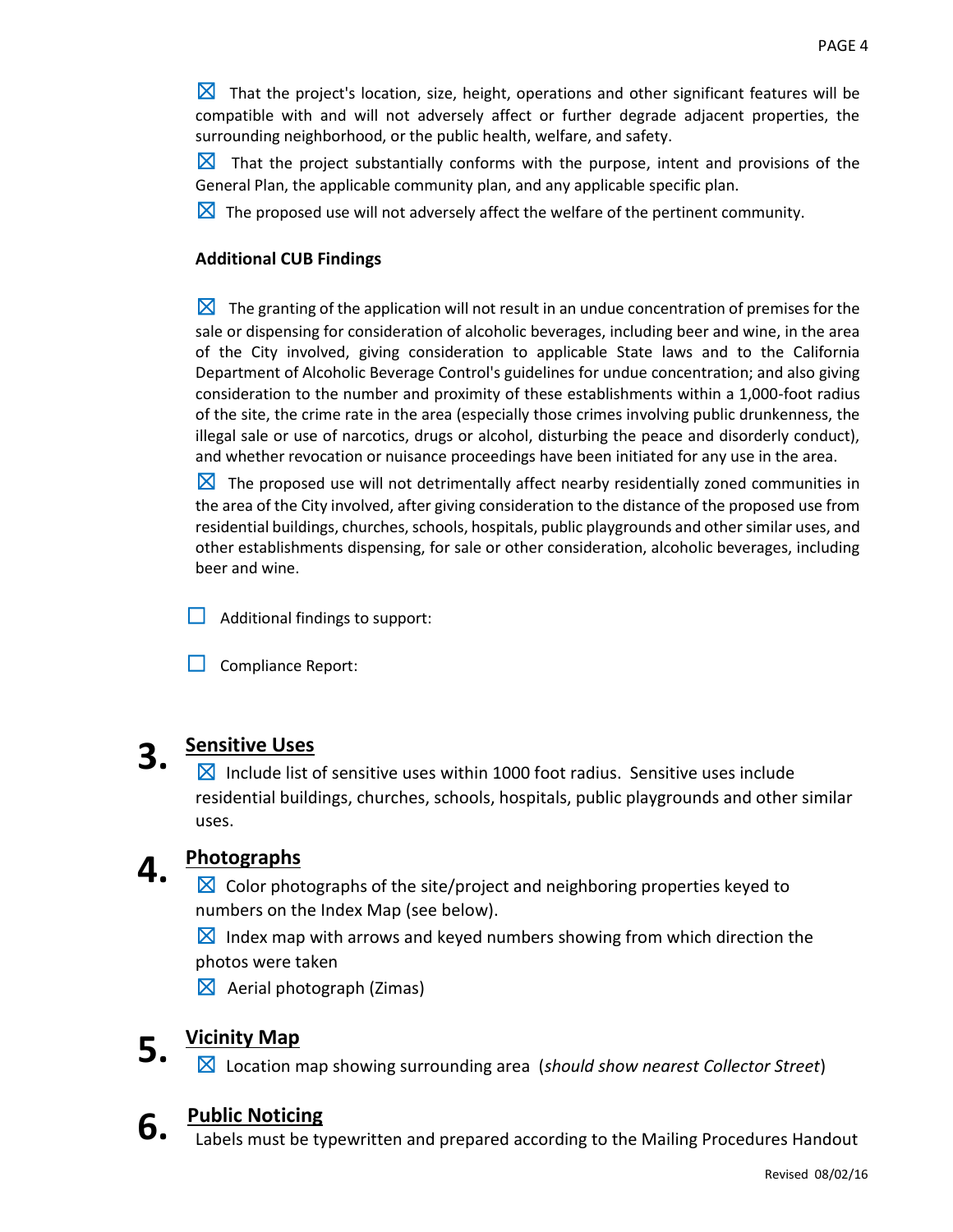Posting to be done by?  $\boxtimes$  BTC  $\Box$  Applicant\*\*

\*\*On-site posting of hearing notices by the Applicant must follow the instructions according to Form 7762. The Applicant is required to post the sign 10 days prior to the hearing. Failure to post could result in delaying the processing of your application

 $\boxtimes$  BTC Receipt (If notices and posting is to be done by BTC)

☒ **Penalty of Perjury Statement** certifying the lists' accuracy, must be dated within 90 days of submittal.

# **6a.** Abutting Property Owners

- Abutting Property Owners Map (For Plan Approval Applications) must include all contiguously owned properties, Names and addresses of owners shall be secured from the **City Clerk's Land Records Division, 201 N. Figueroa St., Suite 1150.**
- ☒ (1) Copy of the **Abutting Property Owners' List**.
- ☒ (1) Set of self-adhesive labels of the **Abutting Property Owners' List**.

#### **6B. 500 foot Notification**

☒ **Radius Map** on vellum in color, with a minimum size of 18" x 24", prepared according to the Radius Map Requirements, keyed to match numbers on the ownership list.

☒ **7 Copies of the Radius Map,** 18"x 24" minimum

#### **6C. Lists of Owners within 500 foot Radius\*\***

☒List of the names and addresses of **Property Owners & Occupants** within a 500' radius (in addition to the abutting property owners list) shall be secured from the **City Clerk's Land Records Division, 201 N. Figueroa St., Suite 1150.**

 $\boxtimes$  (1) Copy of labels

 $\boxtimes$  **Applicant, owner and representative** must be on all labels and copies – cannot be handwritten in.

\*\*Please note that this checklist does not include the lists and labels required by BTC. Please contact BTC directly for their label/list notification requirements.

## **7. Plans Required (each folded to 8 ½" x 11")**

- ☒ Plot Plan includes all contiguously owned parcels (*identify which parcels are not a part of project*) and Project description.
- $\boxtimes$  Floor Plans –fully dimensioned floor plan, label all areas, include # of seats (indoor and outdoor), alcohol storage area and outdoor seating areas.

 $\boxtimes$  Provide floor area in square feet of all dining areas including outdoor seating.

 $\boxtimes$  One (1) full size set on 24" x 36" paper